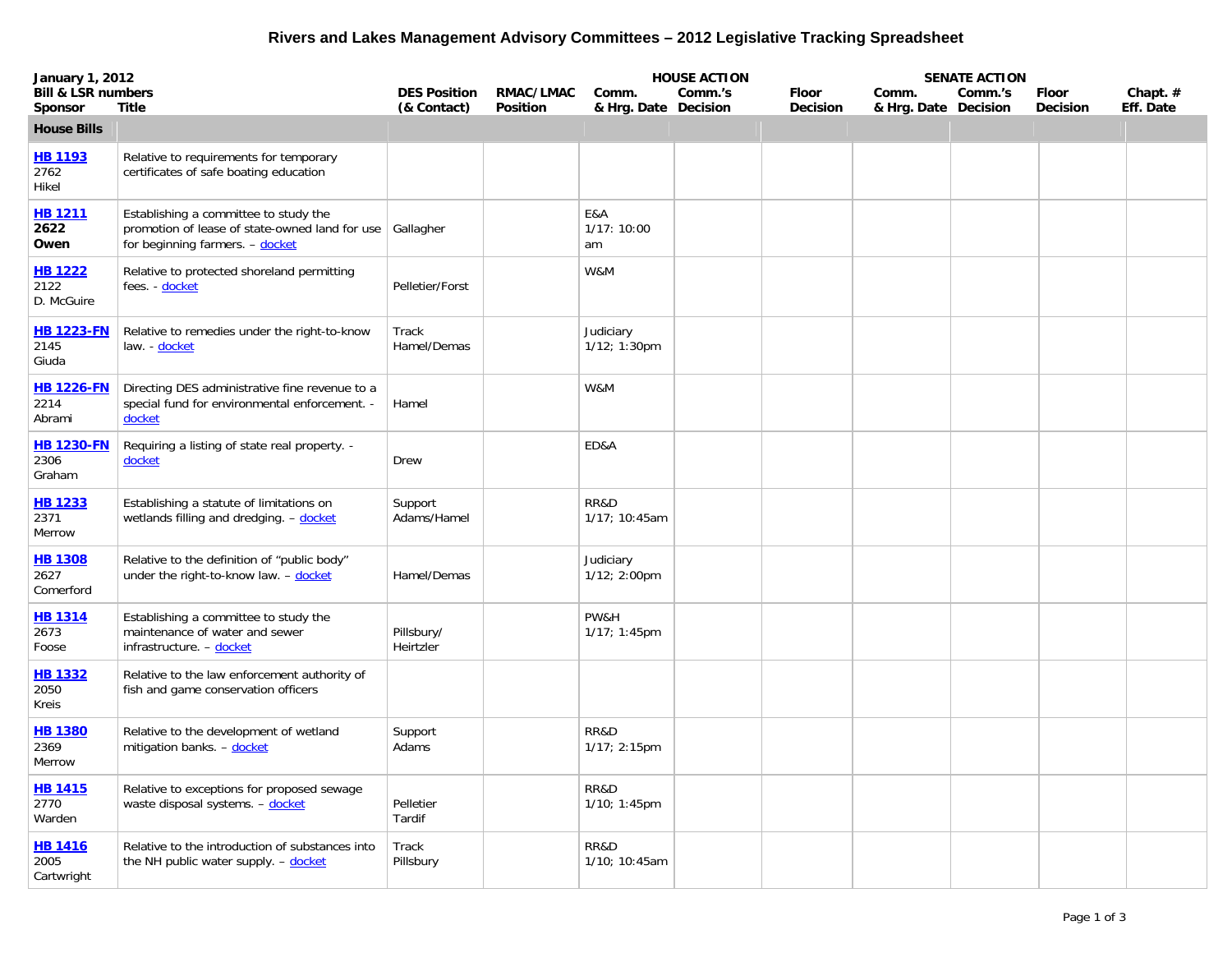| <b>January 1, 2012</b>                          |                                                                                                 |                                    |                       | <b>HOUSE ACTION</b>           |         |                   | <b>SENATE ACTION</b>          |         |                          |                             |
|-------------------------------------------------|-------------------------------------------------------------------------------------------------|------------------------------------|-----------------------|-------------------------------|---------|-------------------|-------------------------------|---------|--------------------------|-----------------------------|
| <b>Bill &amp; LSR numbers</b><br><b>Sponsor</b> | <b>Title</b>                                                                                    | <b>DES position</b><br>(& Contact) | RMAC/LMAC<br>Position | Comm.<br>& Hrg. Date Decision | Comm.'s | Floor<br>Decision | Comm.<br>& Hrg. Date Decision | Comm.'s | Floor<br><b>Decision</b> | Chapt. #<br><b>Eff Date</b> |
| <b>HB 1481</b><br>2574<br>Schroadter            | Relative to effluent limitations with regard to<br>nitrogen. - docket                           | Diers<br>Stewart                   |                       | E&A<br>1/10; 1:00pm           |         |                   |                               |         |                          |                             |
| <b>HB 1512-FN</b><br>2667<br>Hoelzel            | Relative to the authority of conservation<br>commissions. - docket                              |                                    |                       | M&CG<br>1/12; 12:05pm         |         |                   |                               |         |                          |                             |
| <b>HB 1525-FN</b><br>2646<br>Giuda              | Repealing the wetlands and shorelands review<br>fund. - docket                                  | Stewart<br>Carlson                 |                       | RR&D<br>1/12; 10:45am         |         |                   |                               |         |                          |                             |
| <b>HB 1529</b><br>Kingsbury                     | Relative to the introduction of fluoride and<br>herbicides into the drinking water of the state |                                    |                       |                               |         |                   |                               |         |                          |                             |
| <b>HB 1540-FN</b><br>2240<br>Cartwright         | Relative to conservation easements on public<br>land. - docket                                  | Adams                              |                       | RR&D                          |         |                   |                               |         |                          |                             |
| <b>HB 1545</b><br>2413<br>Mirski                | Relative to control of land received or acquired<br>by a conservation commission. - docket      | Drew                               |                       | M&CG                          |         |                   |                               |         |                          |                             |
| <b>HB1561</b><br>Kingsbury                      | Discontinuing regional planning commissions                                                     |                                    |                       |                               |         |                   |                               |         |                          |                             |
| <b>HB 1598</b><br>2541<br>Vaillancourt          | Relative to the definition of "meeting" under<br>the right-to-know law. - docket                | Hamel/Demas                        |                       | Judiciary                     |         |                   |                               |         |                          |                             |
| <b>HB 1636</b><br>2696<br>Moran                 | Relative to the extension of fill and dredge in<br>wetlands permits                             | Pelletier                          |                       | RR&D                          |         |                   |                               |         |                          |                             |
| <b>Senate Bills</b>                             |                                                                                                 |                                    |                       |                               |         |                   |                               |         |                          |                             |
| <b>SB 224</b><br>2848<br>Odell                  | Relative to lead fishing sinkers and jigs.                                                      |                                    |                       |                               |         |                   |                               |         |                          |                             |
| <b>SB 241</b><br>2094<br>Odell                  | Relative to expiration date and extension of<br>terrain alteration permits.                     |                                    |                       |                               |         |                   |                               |         |                          |                             |
| <b>SB 265</b><br>2992<br>Merrill                | Relative to the definition of stormwater.                                                       |                                    |                       |                               |         |                   |                               |         |                          |                             |
| <b>SB 317</b><br>2980<br>Luther                 | Relative to towable devices permitted to be<br>towed by a motorboat                             |                                    |                       |                               |         |                   |                               |         |                          |                             |